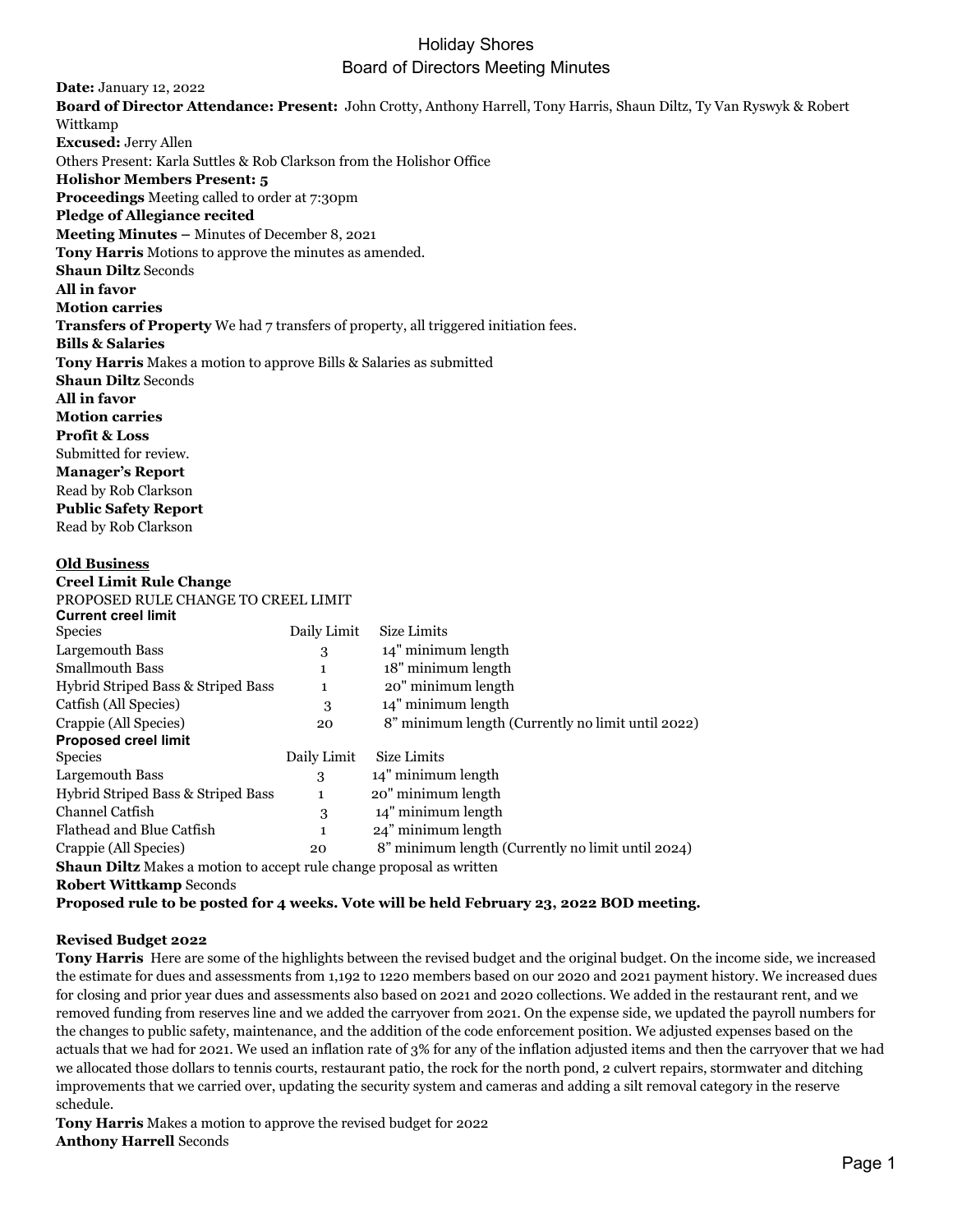# Holiday Shores Board of Directors Meeting Minutes

**All in Favor Motion Carries**

## **Ditching Bids Opening**

**John Crotty** We did receive 2 ditching bids that we will open. We invited five groups to come out and review, three actually came out and two bid on the job. Kamadulski Excavating bid is \$214,712.75 . Stutz's bid is \$170,178.90. The line items all line up with work to be done. **Anthony Harrell** Any differences in time frames or anything like that? **John Crotty** 60 days on both, all the line items are the same. **Anthony Harrell** So there's just \$44,000 difference basically between the 2 bids.

**Tony Harris** Makes a motion to accept the bid from Stutz **Shaun Diltz** Seconds **All in Favor Motion Carries**

## **Reserve Schedule 2021**

**Tony Harris** In your packets you have the finalized reserve scheduled for 2021. We just need the board to approve it so we can give it to the auditors.

**Tony Harris** Makes a motion to approve the reserve schedule as presented in the packet for 2021 **Shaun Diltz** Seconds **All in Favor Motion Carries**

## **New Business Tornado Siren**

**John Crotty** This has been brought up as a discussion item to start thinking about in light of the recent events if we'd be interested in putting a tornado siren in our neighborhood. Any interest from this board for us to look at this further. **Anthony Harrell** I get the alerts on my phone from the weather alert system. **Shaun Diltz** I just wanted to bring up that Holiday Shores does not have a tornado siren. So if residents thought we have one, we do not. **John Crotty** Shaun, thanks for letting us all know, at this time we will continue as we are.

## **Streetlight Removal (2085)**

**John Crotty** There was a request to potentially remove the streetlight that's on his property, I did reach out to Southwest Electric. Southwest Electric does require approval from the board to remove or move the lights. Is the homeowner here? He is not. I believe at this time the homeowner was going to approach us if he was still interested in that and discuss with the board but he's not here so I assume it is a dead issue.

## **2022 Environmental Grant**

**Rob Clarkson** They've changed the name, it used to be the sustainability grant, different contact people within the county. I've sent it to the Sanitary District for their approval. We have signatures from Moro Township, who we actually apply for the grant through, and their board approved it. Basically just waiting on your signature for the resolution. I can scan it all and email it to the county and wait for the result.

## **Appoint Nominating Committee**

**John Crotty** Our chair and sole member of the nominee committee has stepped down. So we will be looking for a new chair for the nominating committee. So if anybody's interested or know anybody that's interested, have them approach the office.

#### **Security System**

**John Crotty** Rob is looking at our security system and has some information on our current security system and some recommendations. **Rob Clarkson** The current camera system that we have is very dated, you don't get recognizable pictures out of, it takes forever to go back because it's almost like the old VHS days of rewind. So we're looking at the possibility of using some of the overage and updating our camera system. And at the same time fixing a problem that we're going to have with having somebody up here to open the doors for events. A keypad that is linked to our alarm that we can put a code in similar to what your Airbnbs do. Temporary, turned on turned off, cellular if need be. Programed that way. Chris has had a couple business out and is putting all the information together. He'll have that and the bids for you at the next board meeting. **Tony Harris** We are looking around a ballpark of a little less than \$5000. And then early estimates that we discussed Monday it should also save us about \$200 to \$250 a month in monitoring.

#### **Clubhouse Ballroom Contract**

**John Crotty** The current ballroom contract calls for public safety to be provided if there is more than 75 people or alcohol. We no longer have public safety, so we do not have that to provide to the renters so we have to decide to remove that from the contract, or we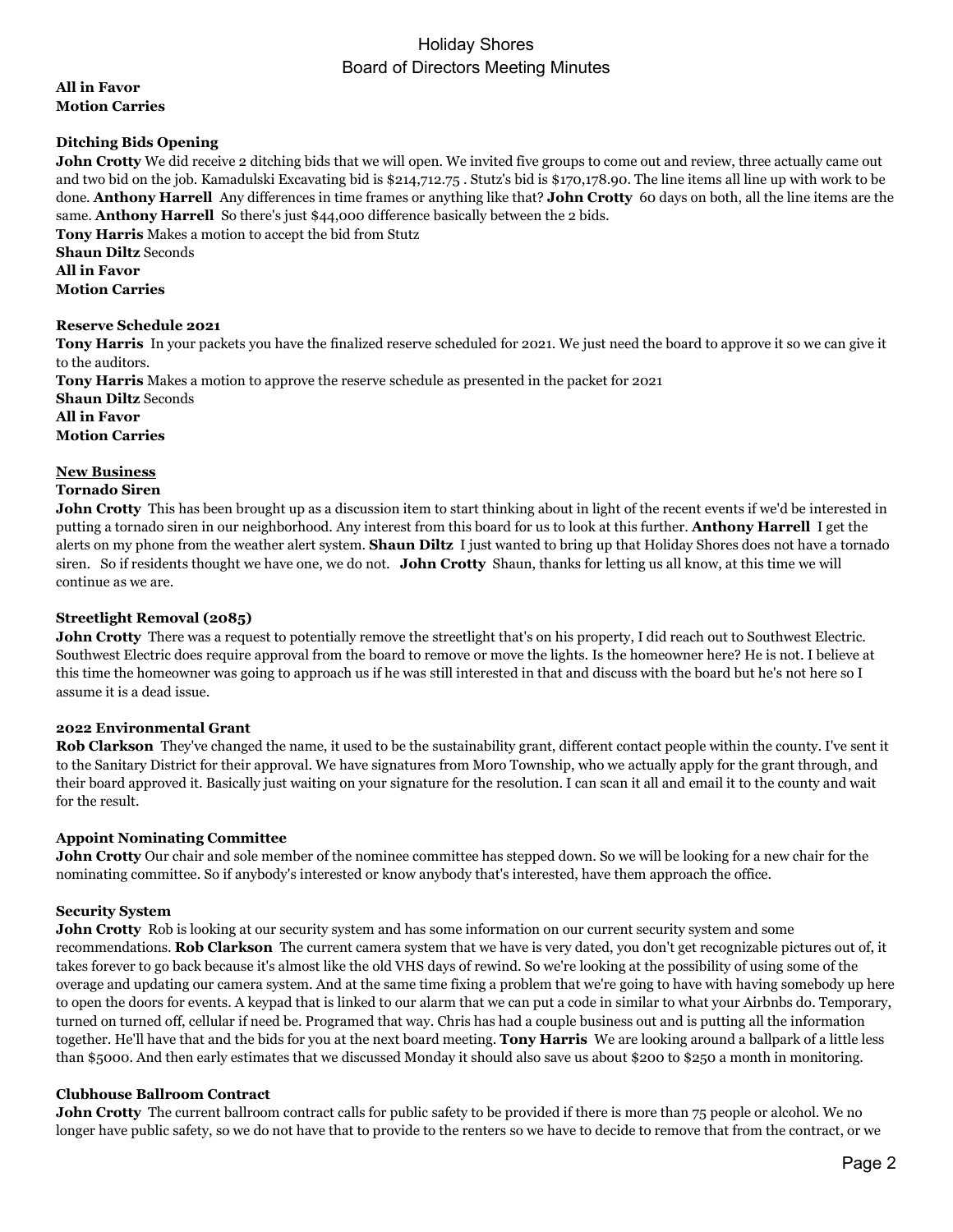## Holiday Shores

## Board of Directors Meeting Minutes

have to contract with a private security company that the renter would have to pay for in those situations. **Tony Harris** I think, in conjunction with putting in the security system you have the ability to open & close the building, as long as we review or monitor what the building looks like beforehand and do it again when cleaned up, just take the language out. Rob looked into different places around that host those types of events and they don't have security there. They do have a bartender in person. We wouldn't have our own but the restaurant downstairs will be providing the alcohol in those situations so we would have somebody affiliated with us to deal with things. **Robert Wittkamp** If there's an issue they just call 911. That's what should be done. If there's an issue call 911 and let them handle it. **John Crotty** Karla and Rob, we can update the contract and remove those clauses for future going forward. **Tony Harris** Makes a motion to remove public safety/security language from contract

**Anthony Harrell** Seconds **All in Favor Motion Carries**

#### **Open Floor**

**Kris Williams (7)** Just three things. First, I wanted to really thank the board for the work that they did on the pickleball courts, approving those. Everybody's just so excited. Thank you very much. And I'm sure Roger will probably say the same thing. Second, I had a question on the fencing that you guys had talked about for the pickleball court, I was just a little bit confused about it. I understand that we're not going to separate the pickleball courts. Is there still a plan to separate the north-south courts and the pickleball courts from the tennis courts or is there no fencing at all. **Shaun Ditz** We're waiting on a bid on the fencing. And we were going to use the existing tennis net as a separator from the north and south pickleball courts. Also waiting on bid for the wind screen, but that seemed to be very expensive, so we may need to find some alternatives. But we did pass the work for the courts resurfacing, nets and posts for the pickle ball courts and we're on the list for this summer with that company. **Kris Williams (7)** Okay, good. Because if it turns out, you got to tin cup it a little bit to get some extra punch for that we would probably like to know so we have a little bit of time to start planning what we may need to do assist you. **John Crotty** But I think what we talked about was only doing it between the north-south courts. **Kris Williams (7)** Yeah. And that would help a lot. The north-south court, separating it from the tennis court would probably help to too, for sure the north-south court. We actually did put a Facebook page for the pickleball people out here called Holiday Shores Pickleballers. The last thing, just a simple question. In light of all this Covid stuff., have you guys given any more thought to doing zoom meetings for the board meetings so that people who can't attend or would like to at least listen in. **John Crotty** We have not discussed it any further. I know it came up about a year ago this time. I think we just determined that we weren't going to invest in the technology to do so. If we started seeing a lot more people show up to meetings and they couldn't spread out, maybe we would consider it, but this is kind of what shows up. **Kris Williams (7)** Well, you know, it might be the opposite if you get more people that are hearing what's going on. You might get more people. Thank you. **Roger Rawson (1851)** Thank you guys again for doing the pickleball courts. I don't know if you saw us out there, we're actually playing tonight. **Shaun Diltz** We are signed up to get the courts done in June, I'm excited in the improvements too. **Roger Rawson (1851)** I'll have to claim that I did not read any of the past minutes, but I heard that you guys have eliminated public safety. Is that true? **John Crotty** Yes, that's correct. **Roger Rawson (1851)** I understand, and I agree with it. My concern is lake security, because the last two years have just been terrible. **John Crotty** We are still going to have lake patrol. We'll bring people back in to do lake patrol. Our new code enforcement officer will be overseeing their training and scheduling and ensuring there's somebody out there. **Anthony Harrell** You're actually going to have more lake patrol now than you did before. **Roger Rawson (1851)** Okay, great. So have you moved forward with hiring the code enforcement officer? **John Crotty** Yes, we have. He will actually be at our next meeting, and we'll introduce him at that meeting. **Roger Rawson (1851)** Ok. Do we have a maintenance manager now? **John Crotty** We do not. **Roger Rawson (1851)** Okay. Rob, I thought you said we're going to have one by the first of the year. **Rob Clarkson** It's kind of split between two of us. Our code enforcement is your building and whatnot. He was a maintenance guy and he and I both will be in that position. **John Crotty** It's not another position that we will be filling ,basically this code enforcement officer rolled in some of the maintenance managers role as well as Rob did, and then this person will pick up a lot of stuff public safety was doing. It's kind of a hybrid of the two between public safety, code enforcement, building permits and things like that. **Roger Rawson (1851)** As far as lighting for the pickleball courts, Rob, do you know what voltage that lighting is? Is it 240? **Rob Clarkson** I don't believe it is. We had it apart. We were doing the timer and I believe it was still 110. I know we replaced the timer out there because somebody spun it all the way around. **Roger Rawson (1851)** Do you guys have an electrician? **Rob Clarkson** As needed we hire one out, we don't have one on staff. **Anthony Harrell** Are you wanting higher voltage lights? **Roger Rawson (1851)** No, no, I just want to know what's there. **Rob Clarkson** We changed the bulbs in them all last year. **Roger Rawson (1851)** I believe they're probably 240. I think thats what those lights usually run on. **Rob Clarkson** They're very dated lights. **Roger Rawson (1851)** Yes, and once they go out, they don't come back on for 20 minutes. **Rob Clarkson** Metal halogen or something they call it, something like that. **Roger Rawson (1851)** I was just wanting to know what's there. So we can try and investigate about, you know, updating the lighting system too. So, for future reference, you know, pretty much everything's LED now. So we'll see how the other systems integrate. I'll see if I can get electrician to come check us out. **Rob Clarkson** Let me know when you do and I'll get with you. **Roger Rawson (1851)** Alright. Great. Thank you.

**Tony Harris** Makes a motion to adjourn to executive session **Allen Harris** Seconds